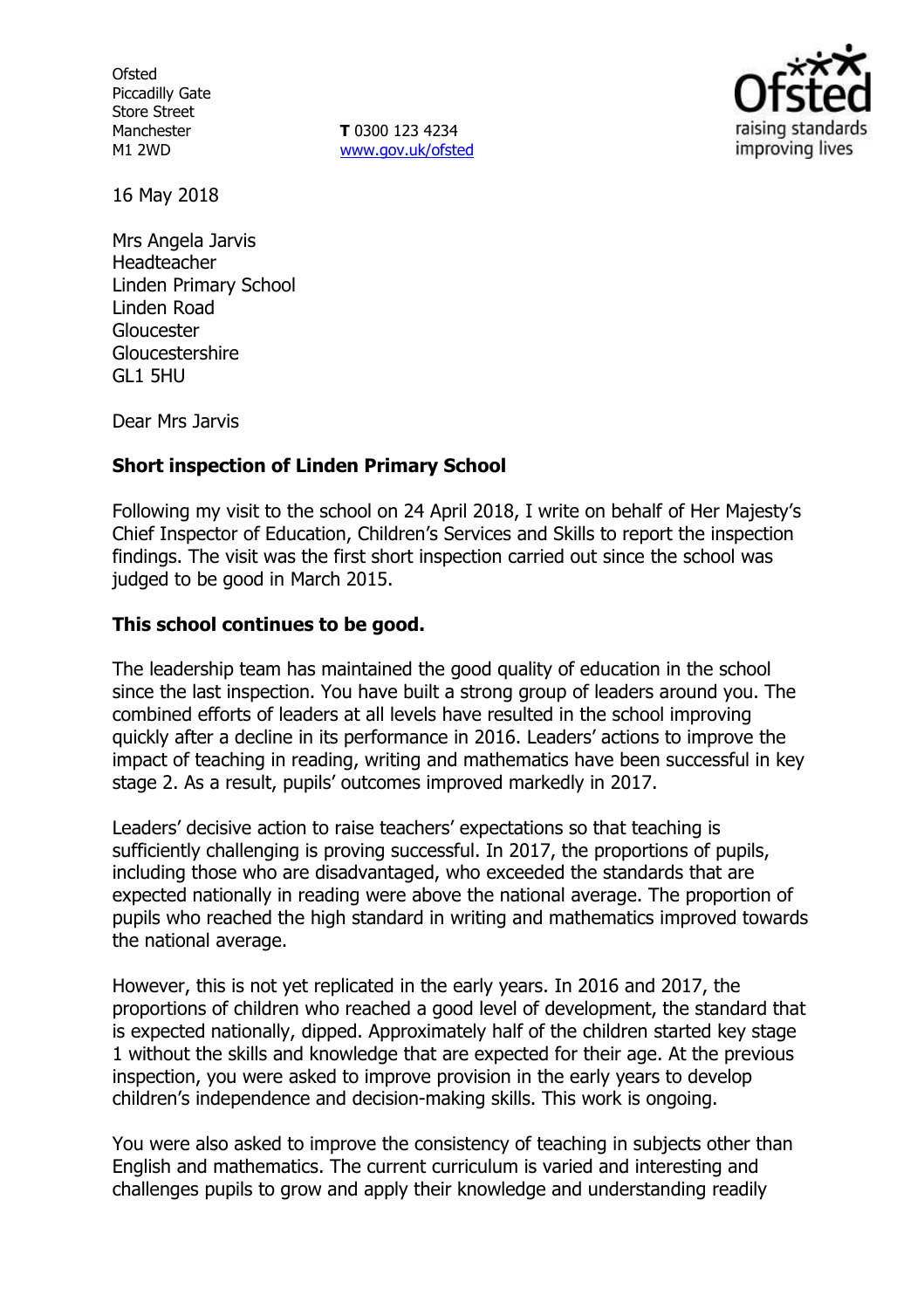

across subjects. This work is effective.

Leaders and governors have an acute understanding of the school's many strengths and the aspects that require further work. Comprehensive work has already been put in place to improve the impact of teaching in the early years this year. Governors are linked to each area identified in the school's improvement plan. They are stringent in their checks on the impact of school improvement priorities. For example, governors have conducted regular visits to the school to assure themselves that early years provision is improving and the recent improvements seen in pupils' writing outcomes are being sustained. Governors challenge leaders at all levels and hold them to account successfully for the school's performance. As a result, pupils' achievement continues to improve steadily.

Most parents and carers are very positive about the school. Nearly every parent who responded to the online questionnaire Parent View would recommend the school and reported that their child is taught well and is making good progress.

# **Safeguarding is effective.**

Safeguarding arrangements are fit for purpose. Staff training is up to date. The school's checks when recruiting new staff are in line with national requirements. Staff apply their safeguarding training to their daily work well. Staff talk confidently about how to refer concerns. The staff who lead the safeguarding in the school work collegiately and are assiduous in their work to support the most vulnerable pupils. They are quick to spot concerns and make timely referrals to external agencies. Pupils' safeguarding records are maintained thoroughly.

The personal, social and health curriculum develops pupils' understanding of safeguarding risks well. For example, Year 6 pupils discuss the dangers of peer pressure, gangs and youth crime. Pupils talk openly about potential risks and identify how to deal with them. Pupils show respect for one another and enter into dialogue maturely about challenging concepts about keeping safe.

# **Inspection findings**

- One aspect I looked at was the impact of leaders' whole-school strategy to ensure that pupils have a good understanding of what they read. Teaching challenges pupils effectively. Pupils are routinely expected to use their comprehension skills across a range of subjects. The reading curriculum is carefully planned out. Detailed novel studies in upper key stage 2 enable pupils to gain further knowledge about complex issues. For example, when learning about crime and punishment in upper key stage 2, pupils learned about a family's difficult journey fleeing the civil war in Syria, the politics, oppression and the family's journey as refugees. Increasingly, the reading curriculum broadens pupils' knowledge and understanding about wider curriculum concepts well. It also provides pupils with stimulus to write for a range of purposes.
- My next key line of enquiry focused on the quality of provision in the early years. Across the last few months, your team has been working determinedly to remedy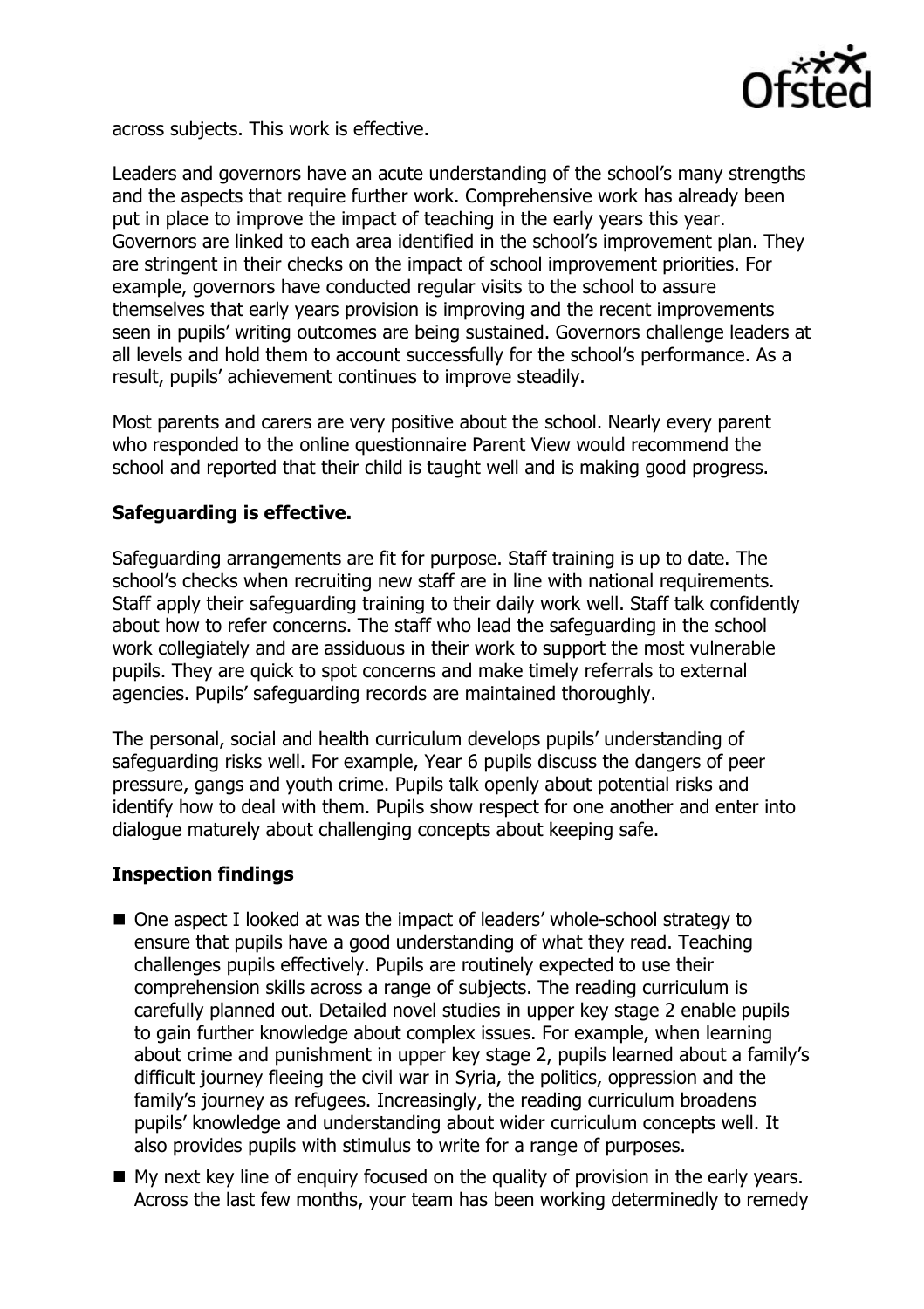

the identified weaknesses in early years provision. Following staff training and external support, teaching and assessment practices in the early years are improving steadily. Teachers' and adults' assessments are increasingly accurate and teaching is more closely matched to children's needs. This is beginning to help children with lower-than-average skills and knowledge to catch up. Leaders' actions are starting to make a notable difference. However, leaders and governors rightly identify that more time is needed to ensure that recent improvements in the early years are sustained.

- I also looked at the impact of leaders' strategy to ensure that pupils achieve what they should in phonics and early reading. This is because, in the recent past, some pupils with lower-than-average attainment did not catch up and meet the standards that are expected for their age by the end of key stage 1.
- Staff have been retrained in the teaching of phonics this year and you have introduced a new phonics scheme. Its impact has not yet been evaluated. Teachers make regular assessments of pupils' knowledge and their understanding of phonics skills. However, senior and middle leaders' checks on the quality of phonics teaching are not thorough. As a result, slower rates of pupils' progress and weaknesses in the teaching of phonics are not identified and tackled quickly enough. This restricts the progress that pupils make. As a result, some lower-attaining pupils in key stage 1 do not yet demonstrate secure application of some key Year 1 sounds when reading independently.
- Another aspect I looked at was how well middle-attaining and the most able pupils are challenged so that they reach the highest standards in writing. Leaders' whole-school strategy for the teaching of writing, including spelling, punctuation and grammar, is paying off. The teaching of writing is good across the school. Current teaching is ensuring that any previous differences between disadvantaged pupils and others are diminishing quickly. Pupils experience wideranging opportunities to write for a variety of purposes.

# **Next steps for the school**

Leaders and those responsible for governance should ensure that:

- $\blacksquare$  teachers have consistently high expectations of what children can achieve in the early years, so that children make strong progress and leave Reception Year well prepared for Year 1
- leaders' checks on phonics teaching are thorough and hold staff to account for ensuring that pupils make strong progress in their early reading
- $\blacksquare$  pupils use and apply their phonics skills to read and spell accurately in key stage 1 so that those pupils who have low and average attainment catch up quickly and read well.

I am copying this letter to the chair of the governing body, the regional schools commissioner and the director of children's services for Gloucestershire. This letter will be published on the Ofsted website.